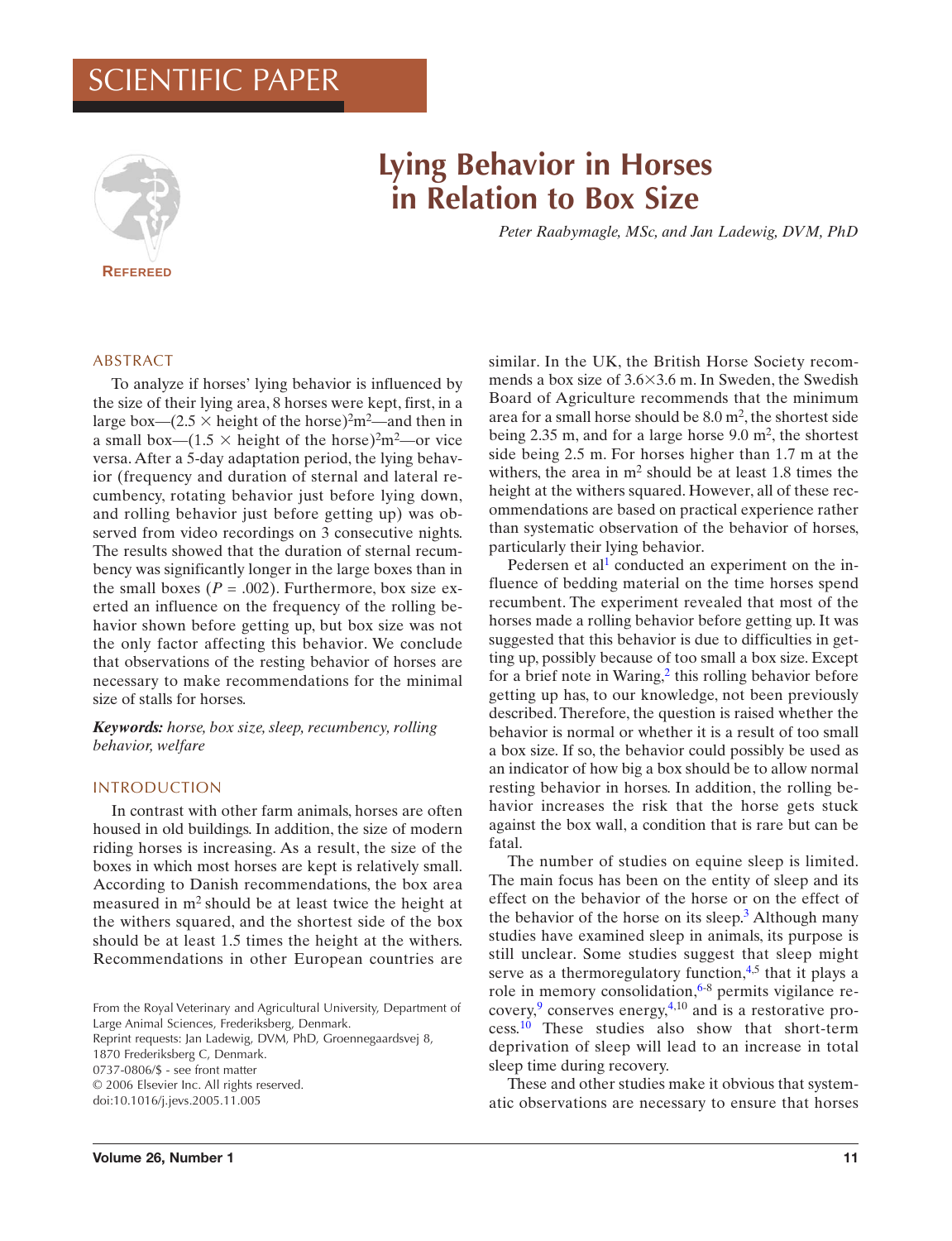are able to perform normal sleeping behavior, and to obtain an optimal amount of sleep, when reconsidering the recommendations for the minimal box size for horses.

The objective of the study was to analyze the effect of the box size on the lying behavior of horses and to observe whether the frequency of the rolling behavior before getting up is influenced by the size of the box. Based on video recordings, the duration and frequency of sternal and lateral recumbency of 8 horses kept both in a small and in a large box were calculated and the behavior before lying down and getting up was observed. Since determination of sleep necessitates electroencephalographic recording, particularly determination of slow wave sleep and rapid eye movement sleep (REM), observations in the current study were limited to body position rather than the occurrence of sleep.

#### MATERIALS AND METHODS

The study was done at Søborggaard Horse Centre in the northern part of Sealand (Denmark) from October 2003 to February 2004.

#### Animals

Eight riding horses of various breeds were used in a crossover study. The horses varied in height and stature. All horses were experienced with individual housing. They were fed oats daily according to exercise and body condition. Hay, straw, and water were given ad libitum. During the study, the horses took part in the daily program at the horse facility and were thus exercised for approximately 1 hour a day and let out on pasture for a minimum of 6 hours each day.

#### Boxes

The 4 boxes that were used in the experiment were placed in a semi-open barn and were built to match the horses. Because of the variation among the horses in height at the withers, 2 sets of boxes were made, 1 for the larger horses (approximately 155 cm high at the withers) and 1 for the smaller horses (approximately 145 cm high at the withers;Table 1)—1 set consisting of 1 large and 1 small box. A large box was defined as  $(2.5 \times$  the height of the horse)<sup>2</sup>m<sup>2</sup> and a small box as  $(1.5 \times$  the height of the horse)<sup>2</sup>m<sup>2</sup>.

During a pilot test, a horse housed in the small box damaged a box wall because of lack of space. The measurements for the box were changed to prevent further accidents. It was decided to keep 1 side at 1.5 times the height at the withers and thus enlarge the box only by lengthening 1 side. Table 1 shows the final measurements of the boxes.

The open sides of the barn faced a courtyard and a paddock in which horses from a loose housing system were kept. The walls in the boxes were approximately

| Table 1 |  |  |  |  | Size and area of the boxes |
|---------|--|--|--|--|----------------------------|
|---------|--|--|--|--|----------------------------|

| <b>Box</b>    | <b>Horses</b> |       | <b>Box Size Measurements</b> | Area               |
|---------------|---------------|-------|------------------------------|--------------------|
| 1             | Group 155 cm  | Large | $3.9 \times 3.9$ m           | $15 \text{ m}^2$   |
| $\mathcal{P}$ |               | Small | $2.2 \times 2.8$ m           | $6.2 \text{ m}^2$  |
| 3             | Group 145 cm  | Large | $3.65 \times 3.65$ m         | $13.1 \text{ m}^2$ |
| 4             |               | Small | $2.2 \times 2.2$ m           | 4.7 $m2$           |
|               |               |       |                              |                    |

1.5 m high, which allowed the horses to have contact with at least 1 other horse and to see the other horses taking part in the experiment at the same time. Each box was equipped with a videocamera and infrared lights.

#### Experimental Design

Four of the horses were observed, first, in a large box (group LS), and the other 4 horses were observed, first, in a small box (group SL). The observations were continuous and based on time-lapse video recordings (continued sampling, 12 frames per second) made via a multiplexor from 22:00 hours to 07:00 hours over a minimum of 3 consecutive nights. The horses were housed in the box for a minimum of 5 nights before the observations started. The frequency and duration of sternal and lateral recumbency, and the behavior just before lying down (rotating behavior) and getting up (rolling behavior), were recorded. Sternal recumbency lasted from the time the hindquarters of the horse touched the ground until lateral recumbency started or until the horse got up. Lateral recumbency lasted from the time the horse's head and neck touched the ground and lasted until they were raised again. Rotating behavior was defined as the horse lowering its head and walking around in a circle. Rolling behavior was defined as the horse lying down in lateral recumbency and moving up on its back.

To analyze if there was a correlation between performing the rolling behavior and the configuration of the horse, the circumference of the chest (girth measure) and abdomen (measured at the widest point) was measured, apart from the height of the horse at the withers.

Because of technical difficulties, some of the recordings progressed for more than 3 days so that more than 3 nights of observations were made for some of the horses. All usable observations were included in the results.

## **STATISTICS**

For the statistical analysis, SAS was used. Because the data set was not normally distributed, it was transformed to normality with a Box-Cox transformation, with  $\gamma = 0.3$  for the statistical analysis. The statistical program Proc Mixed was used for analysis with this model. To test for correlations between the occurrence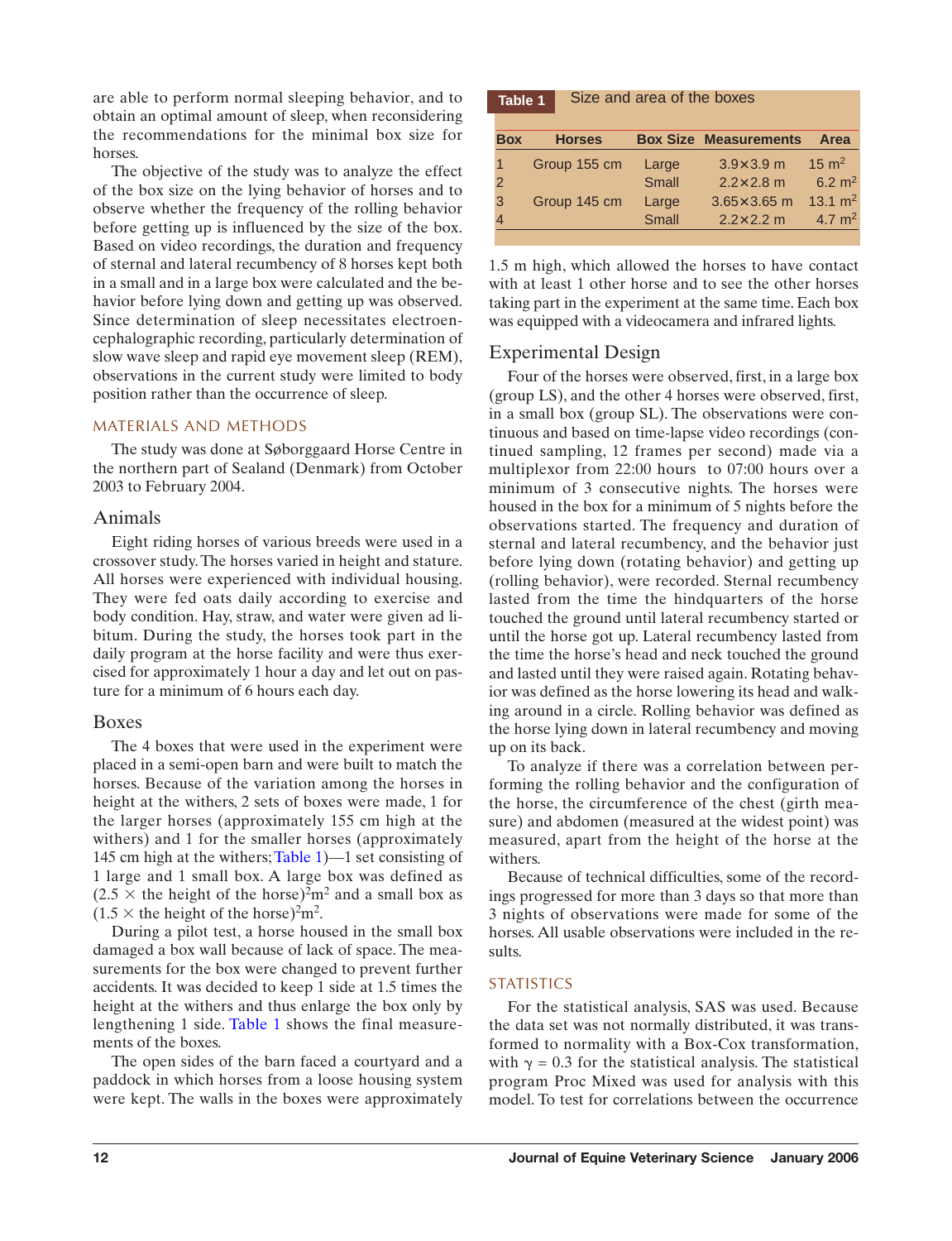<span id="page-2-0"></span>

Figure 1: Mean  $\pm$  SD total time spent in sternal and lateral recumbency per night for each box size. Data shown are non-transformed data.

| Table 2           | Estimated durations of average sternal<br>and lateral recumbency, in minutes per<br>position. Data shown are values after the<br><b>Box-Cox transformation</b> |                     |                            |                |
|-------------------|----------------------------------------------------------------------------------------------------------------------------------------------------------------|---------------------|----------------------------|----------------|
| <b>Group</b>      | <b>Position</b>                                                                                                                                                | Large<br><b>Box</b> | <b>Small</b><br><b>Box</b> | <b>P</b> Value |
| <b>All Horses</b> | Recumbency                                                                                                                                                     | 10.4                | 8.5                        | .002           |
|                   | <b>Sternal</b>                                                                                                                                                 | 13.8                | 12.1                       | .02            |
|                   | Lateral                                                                                                                                                        | 6.8                 | 5.4                        | .06            |
| <b>Group LS</b>   | <b>Sternal</b>                                                                                                                                                 | 12.6                | 11.2                       | .15            |
|                   | Lateral                                                                                                                                                        | 7.1                 | 5.3                        | .07            |
| Group SL          | <b>Sternal</b>                                                                                                                                                 | 15.1                | 11.9                       | .05            |
|                   | Lateral                                                                                                                                                        | 5.3                 | 5.0                        | .59            |

The sum of rolling behavior over all 3 nights in each horse according to treatment **Table 3**

|                | <b>Small</b>   | <b>Box Size</b><br>Large | <b>Small</b> |
|----------------|----------------|--------------------------|--------------|
| <b>Horse B</b> | 0              | 0                        |              |
| Horse D        | $\overline{4}$ | 0                        |              |
| <b>Horse F</b> | 0              | 3                        |              |
| Horse G        | 4              | $\overline{4}$           |              |
| Horse A        |                | 0                        | 3            |
| Horse C        |                | 0                        | O            |
| <b>Horse E</b> |                | 3                        | 7            |
| Horse H        |                | 5                        | g            |

of the rolling behavior and the horses' height at the withers, girth, and abdomen, a Spearman rank correlation test was done.

#### RESULTS

## Lying Behavior

The mean total duration of recumbency of each horse per night was 140 minutes in the large box and 135 minutes in the small box (Fig 1). When the estimated average duration of lying episodes was analyzed (ie, after transformation of the data set), there was a significant difference between the large box and the small box  $(P = .002; \text{Table 2})$ , in that the horses spent more time recumbent in a large box.When lying was divided into sternal and lateral recumbency, it was found that the horses spent significantly more time in sternal recumbency when kept in a large box  $(P = .02)$ . The estimated average duration of episodes in lateral recumbency tended to be longer in the large box ( $P = .06$ ; Table 2).

The data set was further divided into 2 groups according to whether the horses were tested first in a large box and then in a small box (Group  $LS = \text{large to}$ small box) or vice versa (Group  $SL =$  small to large box). As shown in Table 2, for the horses that were first observed in a small box, the estimated average duration of sternal episodes was significantly longer in the large box  $(P = .05)$ . For the horses that were first observed in the large box, the estimated average duration of lateral episodes tended to be longer in the large box compared with duration of lateral episodes in the small box  $(P =$ .07;Table 2).

#### Rolling Behavior

The rolling behavior was observed at least once in 6 of the 8 horses. The total frequency of rolling behavior according to treatment of the horses—that is, whether the horse was kept first in a small box and then in a large box or vice versa—is shown in Table 3.

Horses that were kept first in a large box performed the rolling behavior 13% of the time when getting up after a recumbent period in the large box (Table 4). After they were moved to a small box, they performed the rolling behavior 33% of the time when getting up after a recumbent period. The horses in Group SL performed the rolling behavior approximately 11% of the

**Table 4**

Mean  $\pm$  SD frequency of getting up and percentage of the occurrence of rolling behavior

| <b>Large Box</b>  | <b>Small Box</b> | <b>Large Box</b>                         | Percentage of Getting Up With Rolling Behavior per Night<br><b>Small Box</b> |
|-------------------|------------------|------------------------------------------|------------------------------------------------------------------------------|
| $3.8 \ (\pm 1.3)$ | 4.0 $(\pm 1.5)$  | 11.9%                                    | 21.5%                                                                        |
| $3.4 \ (\pm 1.5)$ | $3.8 (\pm 1.5)$  | 13.1%                                    | 32.8%                                                                        |
| 4.1 $(\pm 1.2)$   | 4.1 $(\pm 1.6)$  | 10.8%                                    | 11.6%                                                                        |
|                   |                  | <b>Frequency of Getting Up per Night</b> |                                                                              |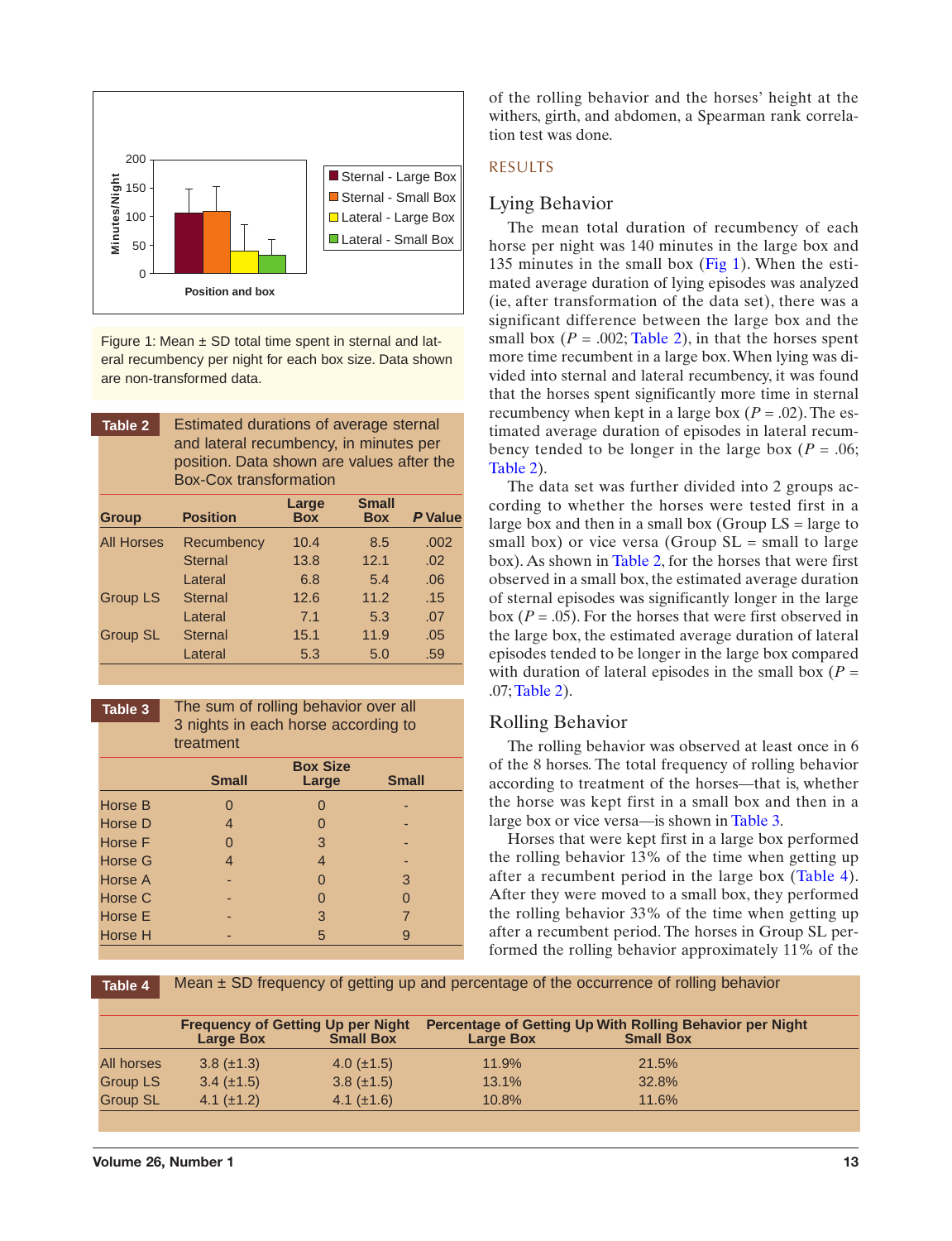

Figure 2: Rolling behavior compared with height at the withers.



Figure 3: Rolling behavior compared with girth measure.



Figure 4: [Rolling b](#page-2-0)ehavior compared with abdomen measure.

time, and there was no change in the occurrence of the behavior when the horses were moved from a small to a large box (Table 4).

When plotting the horses' height at the withers (Fig 2), girth measure (Fig 3), and abdomen measure (Fig 4), we found no tendencies for correlations between the performance of the rolling behavior and girth and abdomen measures, but there was a correlation between the behavior and height at the withers. A Spearman rank correlation test revealed a significant negative correlation ( $\alpha \leq 0.05$ ) between height at the withers and the rolling behavior, meaning the smaller horses performed the behavior more often than the larger horses.

#### DISCUSSION

The results of our study show that horses are recumbent for a longer time in the large boxes than in the small ones. Although the difference is small, it was found to be statistically significant  $(P = .002; \text{Table 2}).$ Furthermore, box size exerts an influence on the rolling behavior shown before getting up. When examining the treatment (ie, from small to large [box or vi](#page-2-0)ce versa), it was revealed that the horses that are moved from a large to a small box perform the rolling behavior almost 3 times as often in the small box, whereas there is no change in the frequency in the horses that are moved from a small to a large box (Table 4)[.](#page-6-0)

#### Lying Behavior

The time the horses spent recumbent observed in this study lies within the range of what other studies have found. Also, t[he](#page-6-0) duration and frequency of lying bouts are within what others have observed. 1,3,10-17

The fact that horses spend more time recumbent in larger boxes than in smaller ones has been shown in other studies. In a comparison of individual and group confinement, Glade<sup>14</sup> observed that changing the size and shape of the enclosure affected the time hors[es](#page-6-0) spent recumbent. Glade's method of study varied greatly from ours in that he used daytime observations of foals in a climate very different from ours. In a study of 4 different loose housing systems containing a separate area for recumbence, Zeitler-Feicht and Prantner<sup>17</sup> found that social rank affected the time spent in recumbency and that an insuffici[en](#page-6-0)t area [in](#page-6-0) which to lie reduces the resting time.

When total recumbency was divided into sternal and lateral recumbency, we found that the horses spent more [tim](#page-6-0)e in sternal recumbency in the l[arg](#page-6-0)e box than in the small one. A similar result was reported by Zeitler-Feicht and Prantner.<sup>17</sup> Glade,<sup>14</sup> however, found that more time was spent in sternal recumbency in a smaller enclosure than in a larger one. In addition, Glade<sup>14</sup> and Zeitler-Feicht and Prantner<sup>17</sup> found that horses spend more time in lateral recumbency in a large [en](#page-6-0)closure than in a small one. In our study, there was only a tendency for a similar result. The difference in the results can well be caused by the differences in the experimental design, since it has been documented that the design can affect sleeping behavior to a large extent.3,10,12,18 Another reason for discrepancy in results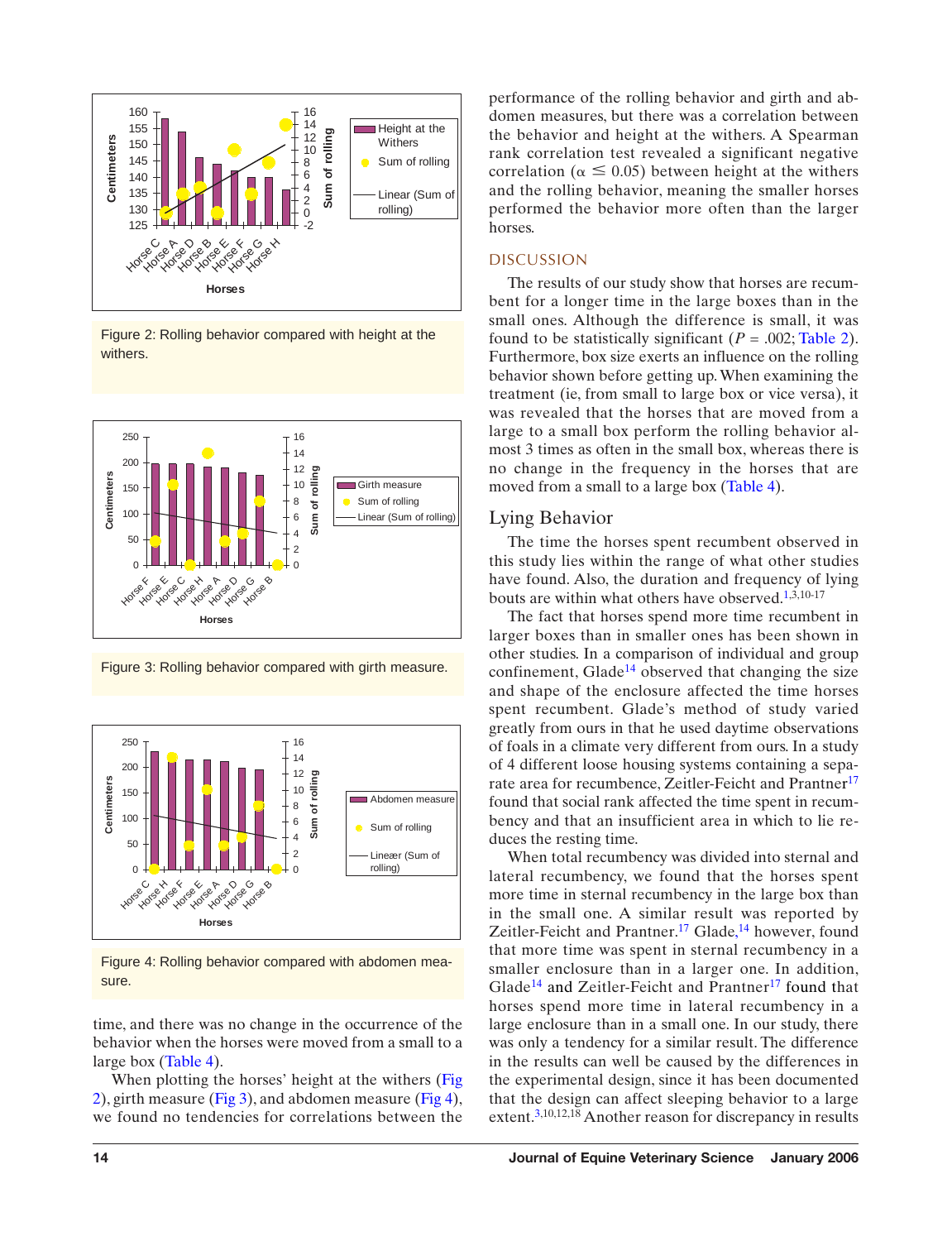may be the small number of animals used in our study. With a small number of test animals, the individual differences have greater influence on the variation than with a large number of test animals.

The variation due to individual differences may also be the reason for the results from th[e differe](#page-2-0)nt treatment of the horses. For the horses that were kept first in a large box and then in a small box, the time spent in sternal recumbency did not differ between the boxes, but the time spent in lateral recumbency showed a tendenc[y to be](#page-2-0) longer in the large box (Table 2). Horses kept first in a small box and then in a large box spent significantly more time in sternal recumbency in the large box. There was no difference in the time spent in lateral recumbency between the large box and the small box (Table 2).

It is not surprising that 2 treatments give different results, but since the results for the group of horses going from a large to a small box tended to show a decreasing amount of time spent in lateral recumbency, one could expect that the group of horses going from the small to th[e la](#page-6-0)rge box would show the opposite result. Since this was not the case, however, it can be assumed that it is a different experience for the horse to change environment to a smaller area than to a larger area.

Ruckebusch<sup>18</sup> found that when changing to a new environment, horses [ha](#page-6-0)d a period of a few days when recumbency did not occur. When rats were prevented from sleep by electric shocks, they ignored the treatment after 2 to 3 days, but when the same rats were placed in a new enriched environment, they stayed awake for 4 to 5 days.<sup>19</sup> Obviously, animals need some time to adjust to a new environment, but it is not certain that the same period of time is needed for different types of changes, as in the case of our study.

To our knowledge, no studies have been conducted on the time needed for a horse to fully adjust to a change from 1 box to another. In our study, the horses were introduced to the test boxes 5 nights before the video recording, so they could adjust to the new box. It is uncertain whether the horses adjusted more easily to 1 box size than to another [an](#page-6-0)d whether the time for adjustment had any effect on the results.

It is well documented that following sleep deprivation, an individual will compensate for the lost sleep by increasing sleeping time when given the opportunity over a period of a few days.<sup>5,12,20,21</sup> This effect, however, was not seen in our study, probably because the rebound effect (if any) occurred during the 5 nights of adjustment the horses had before video recordings were made.

The fact that the group of horses going from a small to a large box spent the same amount of time in lateral recumbency in both boxes indicates that the horses were able to cover their need for REM sleep in the small box, since REM sleep is accomplished only in lateral recumbency.<sup>3,10,22</sup> Others disagree that REM sleep is accomplished only in lateral recumbency.<sup>10,23</sup> It must also be noted that since our study included only nighttime recordings, it is impossible to say whether daytime rest changed during the study.

The fact that the study was carried out in a semiopen barn could have influence[d](#page-6-0) the results. In a semiopen barn, weather conditions play a greater role than in a closed barn or stall. Since horses are flight animals, sounds and wind conditions can have had an effect on the results if the horses were disturbed or startled by sudden sounds or blasts of wind. $3,10$ 

The horses in this study did not have difficulty lying down in sternal position, but it was observed that if a horse had obtained a sternal position near or against the wall, it could have difficulty proceeding to a lateral position. This occurred more frequently in the smaller boxes than in the larger ones. If a horse is unable to position itself in a comfortable lying position owing to lack of space, it may be disturbed in its sleep and the lying bouts could possibly be shortened. To compensate, it is possible that the horse would increase the number of bouts per night. Such an increase was not found in our st[ud](#page-6-0)y. Since the recordings were done only during the night, it is possible that the horses compensated by resting more during the daytime.

The longer time spent in recumbency in the larger box could be interpreted as a sign of greater comfo[rt](#page-6-0) for the horse. 3,10,12,18,23 More time spent in recumbency probably means increased sleeping time as well. More sleep may improve conditions for animals, especially animals that are exposed to a high level of stress or training, such as horses used in sport competitions.<sup>3,</sup> 6- 8,24-26 Although the difference found in our study was statistically significant, it is questionable whether it is enough to have any welfare implic[at](#page-6-0)ions for the horses.

## Rolling Behavior

The rolling behavior sometimes shown by horses just getting up was observed by Pedersen et all while studying the influence of bedding on the time horses spend recumbent. In their study, 13 out of 16 horses performed the behavior, and the bedding material (straw or wood shavings) did not appear to have an effect on the behavior. It was suggested that the horses performed the behavior to move away from the box wall or corner, so that they were able to perform the forward movement while getting up. This suggestion is based on observations tha[t](#page-6-0) some horses walked around the box as an initial preparation to lying down and thus ended up lying down against the wall. The suggestion is further based on the fact that some horses were observed moving away from the wall or corner while they were rolling on their back.<sup>1</sup>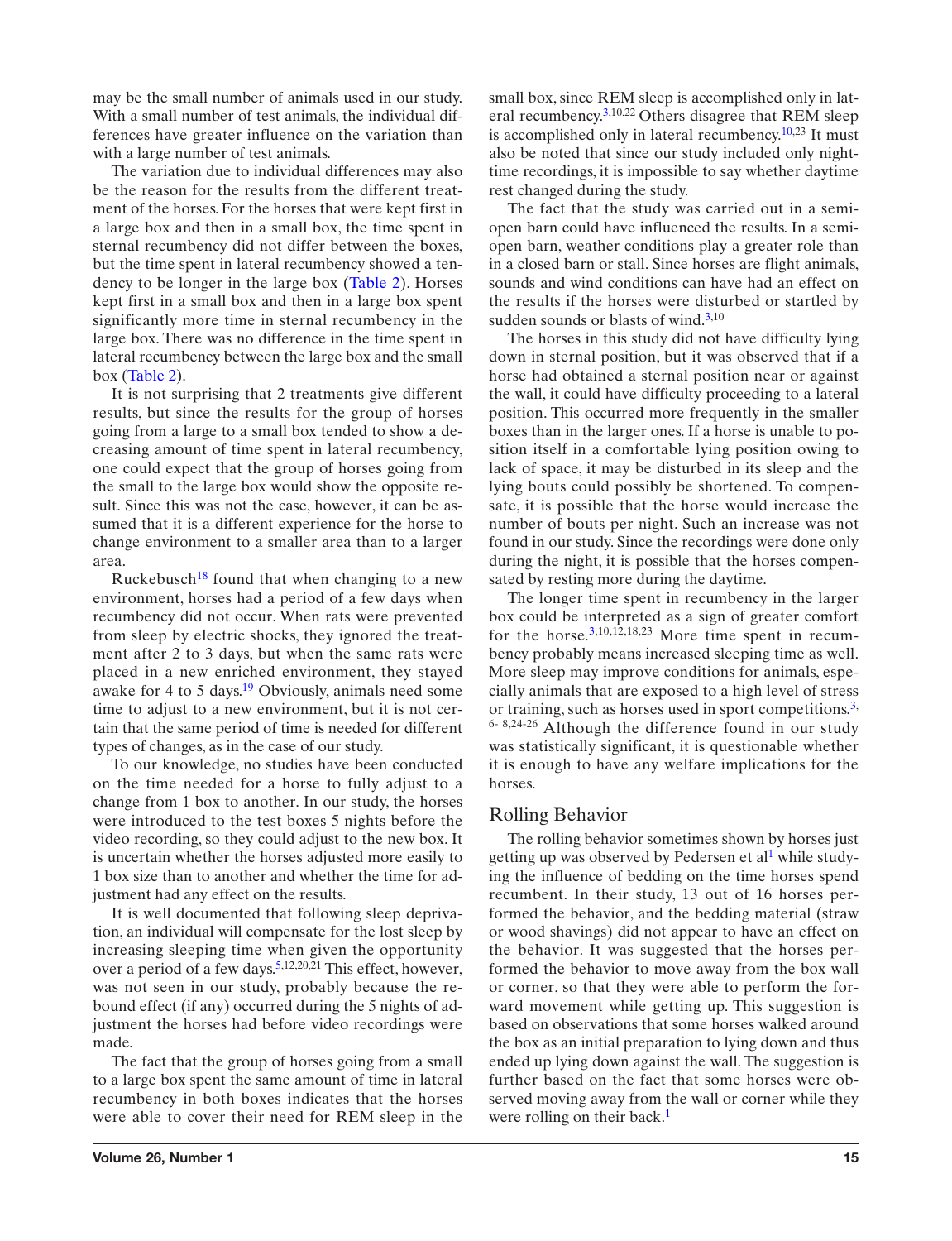In the current study, it was observed that before a period of rest, the horses would walk around the box, "grazing" the bedding material. When going into drowsiness, the horse simply stopped the grazing behavior and stood still wherever it was situa[te](#page-6-0)d in the box. After a period of drowsing or sleeping, the horse then assumed sternal recumbency. It was also observed that most horses turned around from .5 time to 1.5 times before lying down.

The observations made by Pedersen et al<sup>1</sup> indicate that the horses have some sort of preference for a suitable lying area in the box, while our observations indicate a more randomized selection of a lying spot.To our knowledge, no studies have been conducted specifically on this topic, so both options will be considered in the following discussion.

In our study, the rolling behavior was performed by 6 out of 8 horses, and the behavior occurred in both the large box and the small box. The rolling behavior occurred in 11.9% of the episodes when the horses got up in the large box and 21.5% in the small box (Table 4). This result seems to be in coherence with the suggestions mentioned earlier, since the walls and corners are closer to the horse in a smaller box than in a larger box. Therefore, if the horse lies down at random after grazing the bedding material in a small box, it will end up lying close to the wall or corner more often than in a larger box, consequently leading to more rolling in a smaller box than in a larger one.

If the horse does not lie down at random but prefers a certain part of the box, the walls or corners will still be closer to the horse in the small box than in the large box, and it will still lead to more rolling behavior in the small box than i[n the larg](#page-2-0)e one.

When the results are examined separately for Groups LS and SL, a different picture emerges. When going from a large box to a small box, the percentage of getting up initiated by rolling behavior increased from 13.1% to 32.8% (Table 4).When going from a small box to a large box, the percentage did not change (10.8% and 11.6%, respectively).

If horses lie down at random, the ones in the large box have a larger area to graze, so when lying down, there is a good possibility that they are able to turn toward the middle. When going from the large box to the small box, the chance of ending up lying near the wall or corner is greater, if the horse has not adapted to the smaller area. This change could increase the number of situations where rolling might be necessary. With the opposite change the box area is increasing, so that the horses might be accustomed to avoiding the walls or corners. Consequently, since the horse still occasionally ends up lying against the wall or corner, the number of situations where rolling might occur stays the same.

If the horse prefers a certain part of the box, the preferred area in a large box—for example, the center—

will be larger and easier to maneuver in than in a small box.When going from a larger box to a smaller box, it is possible that the horse will find it more difficult to acquire a suitable recumbency position, and situations where rolling behavior might occur will be more frequent. In contrast, when the change is from a small box to a large box, the horse might be accustomed to avoiding the walls or corners. This interpretation indicates that the horses in Group LS did not adapt to the small box during the 5 days before the observation period.

When using the Spearman rank correlation test to check if girth or abdomen measures or height at the withers were correlated with the rolling behavior, it was found that there was no clear correlation between girth or abdomen measures and rolling behavior. There was, however, a significant correlation between height at the withers and rolling behavior, indicating that the shorter horses performed the rolling behavior more often than the taller ones.

If the rolling behavior somehow helps the horse get up, it seems that a taller horse would perform the behavior more often than a smaller horse. On the other hand, smaller horses are often stockier than taller horses and may therefore perform the rolling behavior not only to maneuver away from the wall, but also as a technique to get the rising act started in a forceful way.

Age and gender could be other factors affecting the rolling behavior, a possibility that could not be analyzed in our study.

It is possible that the rolling behavior before getting up serves several purposes once it has been learned. If the triggering factor of learning is lack of space, and the horse learns to perform the behavior as a way to maneuver away from a corner or wall, it might learn that the rolling eases getting up or that i[t i](#page-6-0)n some way is comfortable to perform the behavior (as humans stretch in bed before getting up).

A final possibility is that the rolling behavior is an abnormal behavior. According to the definition of abnormal behavior described by Houpt, $27$  the rolling behavior can be categorized as abnormal behavior since it has not been observed (or at least described) in wild or free-ranging horses a[nd](#page-6-0) therefore may represent an attempt to adjust to the artificial and restricted environment forced upon the animal. It is not a stereotyped behavior, however, since it is not a stylized, repetitive, or functionless motor response or sequence, as defined by Kiley-Worthington.<sup>28</sup>

#### CONCLUSION

We conclude that box size affected the lying behavior of horses in that they spent more time recumbent in a large box than in a small one. Although the difference was statistically significant, it was found to be so small that it is questionable whether it has any implications for the horse. We further conclude that box size was a